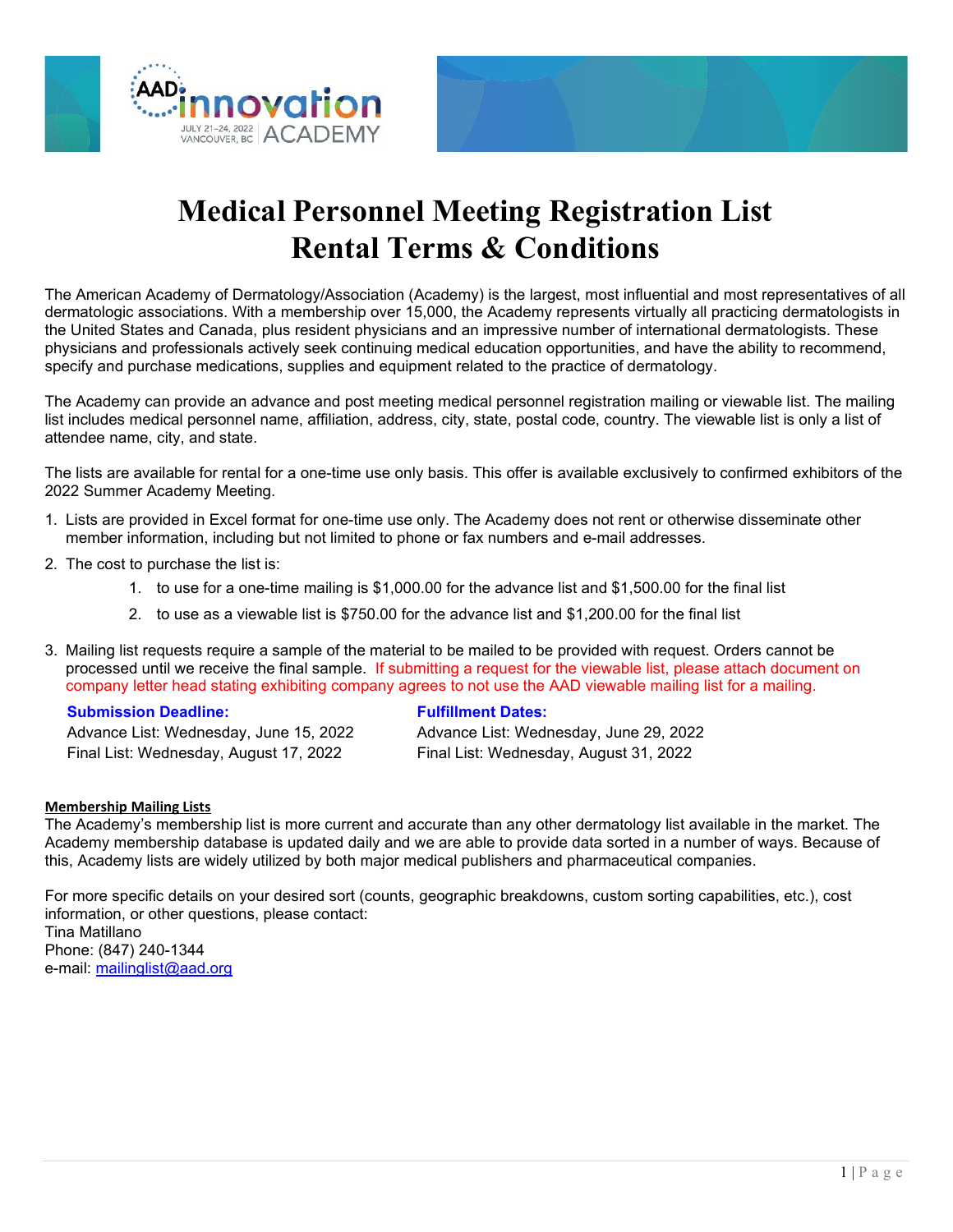



#### **Terms and Conditions**

Persons and companies renting the Academy's mailing list are required to sign the order form indicating they acknowledge and agree to the following:

- 1. The Academy has the exclusive right to license the mailing list containing the names and addresses furnished to licensee, which are the property of Academy. Licensee is granted a non-exclusive sub-license to use the mailing list **one time for a single mailing as specified in each list order** (signed by licensee and on file in the Academy office) and for no other purpose. The mailing list licensee agrees that the promotional piece(s) supplied for approval is the full piece(s) that will comprise the mailing and must be submitted prior to receiving the list.
- 2. The Academy mailing list is the property of the Academy and may not be reproduced. Licensee may not copy, reformat, transfer, reproduce, or retain in any form whatsoever all or any part of the mailing list or permit a third party, agent, employee or contractor or their respective agents to do so. The list shall not be used to create a database nor complete additional mailings of the same material. Licensee shall indemnify Academy for any loss, damage, claim or expense (including attorney's fees) arising out of Licensee's use or misuse of the mailing list.
- 3. The licensee acknowledges and agrees to the fact that the mailing list is and will continue to be monitored to prevent improper use thereof by a combination of seeded or varied names and addresses. Any method used to alter, detect, or eliminate decoy names is strictly prohibited. Any unauthorized appearance of any decoy name constitutes evidence of complete re-use of the list. Evidence that the list has been used for other than the approved, one-time use may be grounds for action by the Academy to terminate the use of the data, deny any future requests, and seek recovery of damages by the Academy, including recovery of the Academy's attorney's fees in any such action.
- 4. The Academy has the right to refuse the rental of the mailing list at its discretion. The Academy's "Guidelines for Promotion of Non-Academy Products & Services" is the governing document of what is acceptable. Promotion of products, meetings, and services that compete directly with those offered by the Academy is generally prohibited.
	- Direct mailing of products which offer CME category 1 credit is not allowed.
	- List requests to promote a meeting that is 1 day before, during or 1 day after any AAD Annual or Summer meeting will not be granted.
	- List requests to promote a meeting that is 1 day before, during or 1 day after any AAD CME regional meeting will be subject to review by the Senior Manager of Education prior to consideration for approval.
	- Membership solicitation by organizations other than the Academy is prohibited unless agreed to by the Academy. Fundraising by organizations or individuals other than the Academy is strictly prohibited.

Licensee may not use the Academy name or logo or make reference to the organization in any way (Meeting exhibitors may reference the Annual or Academy Meeting and their exhibit booth); may not imply, through copy or layout, Academy endorsement of an organization, its products or services; and may not rent the list for dissemination of material that is not relevant to dermatology or would tend to mislead, misinform or deceive the recipient.

5. With the exception of the Academy approved recognition programs, Academy logos, seals, trademarks, service marks, or other similar property rights, including those that are in disuse, may not be used in connection with any product or advertising materials displayed or distributed.

The American Academy of Dermatology Annual Meeting is wholly owned by the Academy and is not a public event. Programs presented at the Annual Meeting are for the education of attendees and purchasers of recorded presentations as authorized by the Academy.

Any unauthorized use of program content, the name of an Academy speaker and/or program title, or the name of Academy without the written consent of the Academy is prohibited and will be grounds for termination of exhibitor privileges and prosecution for infringement of the copyright laws.